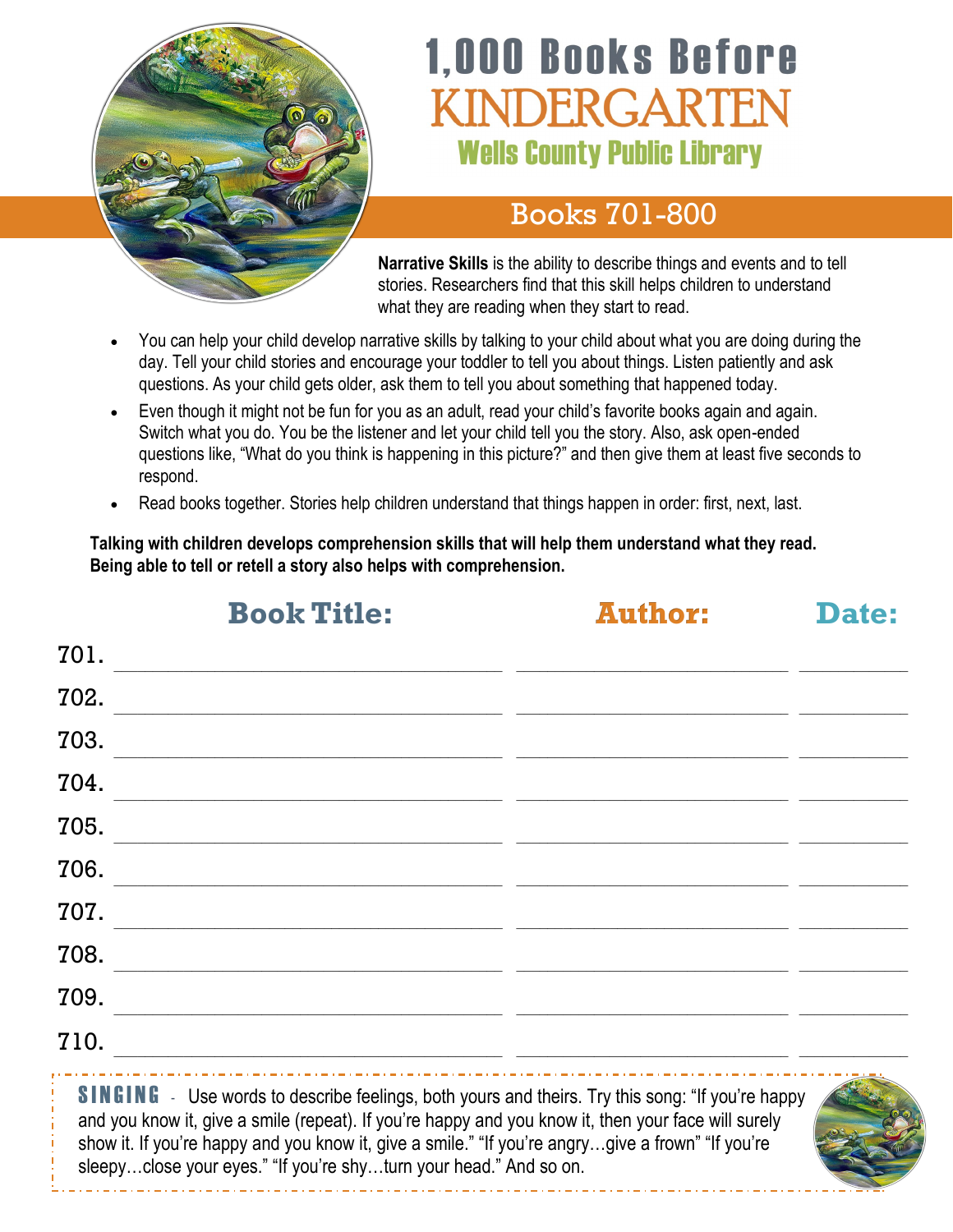**Author:** 

Date:

| 711.                                                                                                                         |  |
|------------------------------------------------------------------------------------------------------------------------------|--|
| 712.                                                                                                                         |  |
| 713.                                                                                                                         |  |
| 714.                                                                                                                         |  |
| 715.<br>the contract of the contract of the contract of the contract of the contract of the contract of                      |  |
| 716.                                                                                                                         |  |
| 717.                                                                                                                         |  |
| 718.                                                                                                                         |  |
| 719.                                                                                                                         |  |
| 720.                                                                                                                         |  |
| 721.                                                                                                                         |  |
| 722.                                                                                                                         |  |
| 723.                                                                                                                         |  |
| 724.<br><u> 1989 - Jan Sarah Serangarta di Bandara Serang Bandara Serang Bandara Serang Bandara Serang Bandara Serang Ba</u> |  |
| 725.                                                                                                                         |  |
| 726.                                                                                                                         |  |
| 727.                                                                                                                         |  |
| 728.                                                                                                                         |  |
| 729.                                                                                                                         |  |
| 730.                                                                                                                         |  |
|                                                                                                                              |  |



TALKING - When talking with your child, put processes in sequence when participating in activities such as making recipes, doing crafts, and growing plants.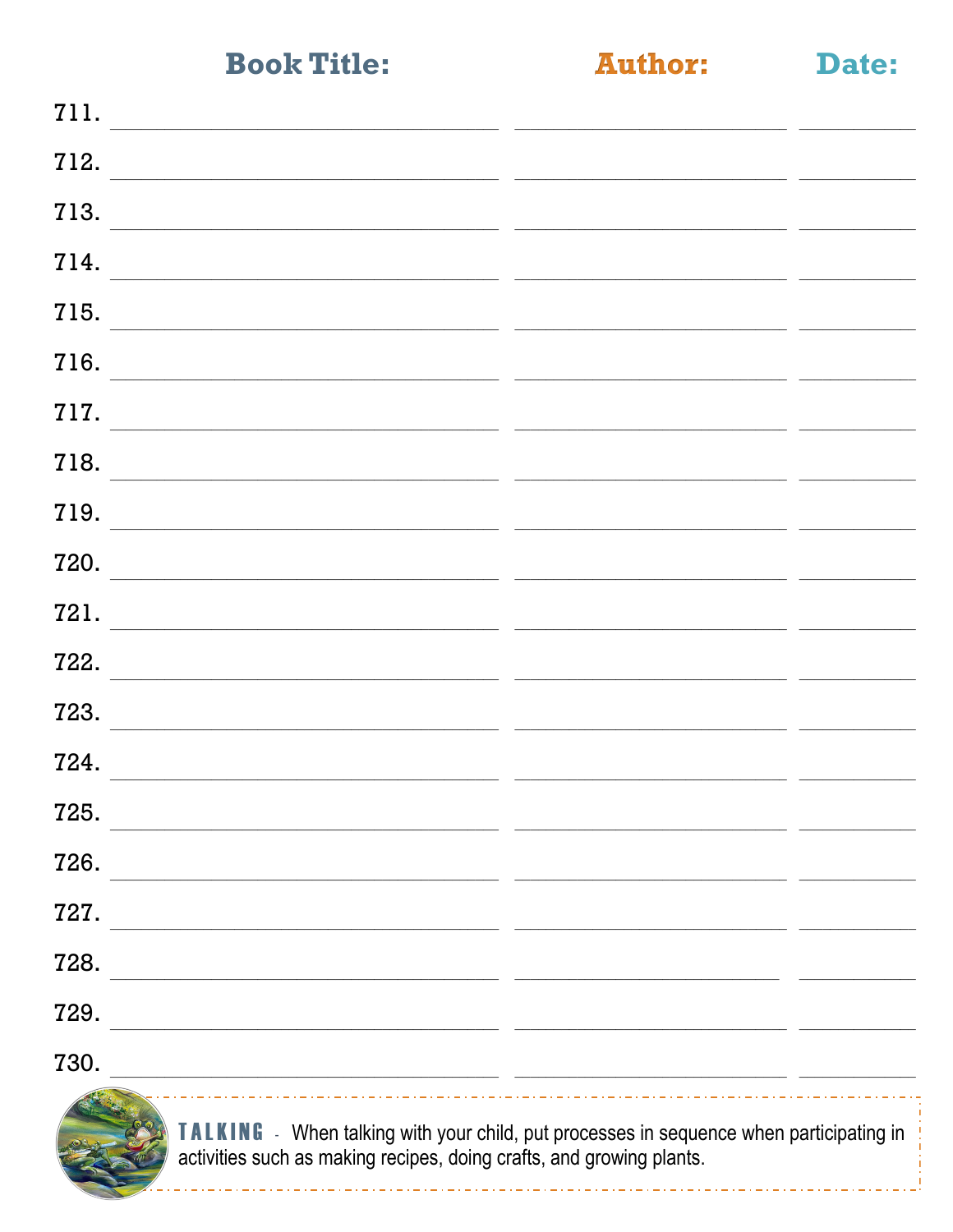**Author:** 

Date:

| 731.                                                                                                                          |  |
|-------------------------------------------------------------------------------------------------------------------------------|--|
| 732.                                                                                                                          |  |
| 733.                                                                                                                          |  |
| 734.                                                                                                                          |  |
| 735.                                                                                                                          |  |
| 736.                                                                                                                          |  |
| 737.                                                                                                                          |  |
| 738.                                                                                                                          |  |
| 739.                                                                                                                          |  |
| 740.                                                                                                                          |  |
| 741.                                                                                                                          |  |
| 742.                                                                                                                          |  |
| 743.                                                                                                                          |  |
| 744.                                                                                                                          |  |
| 745.                                                                                                                          |  |
| 746.                                                                                                                          |  |
| 747.                                                                                                                          |  |
| 748.<br><u> 1999 - Johann Harry Harry Harry Harry Harry Harry Harry Harry Harry Harry Harry Harry Harry Harry Harry Harry</u> |  |
| 749.<br><u> 1989 - Johann John Stein, mars an deutscher Stein († 1958)</u>                                                    |  |
| 750.<br><u> 2000 - Andrea State Barbara, amerikan personal di sebagai personal di sebagai personal di sebagai personal d</u>  |  |
| <b>READING</b> - Retell stories with or without props, flannel boards, or puppets.                                            |  |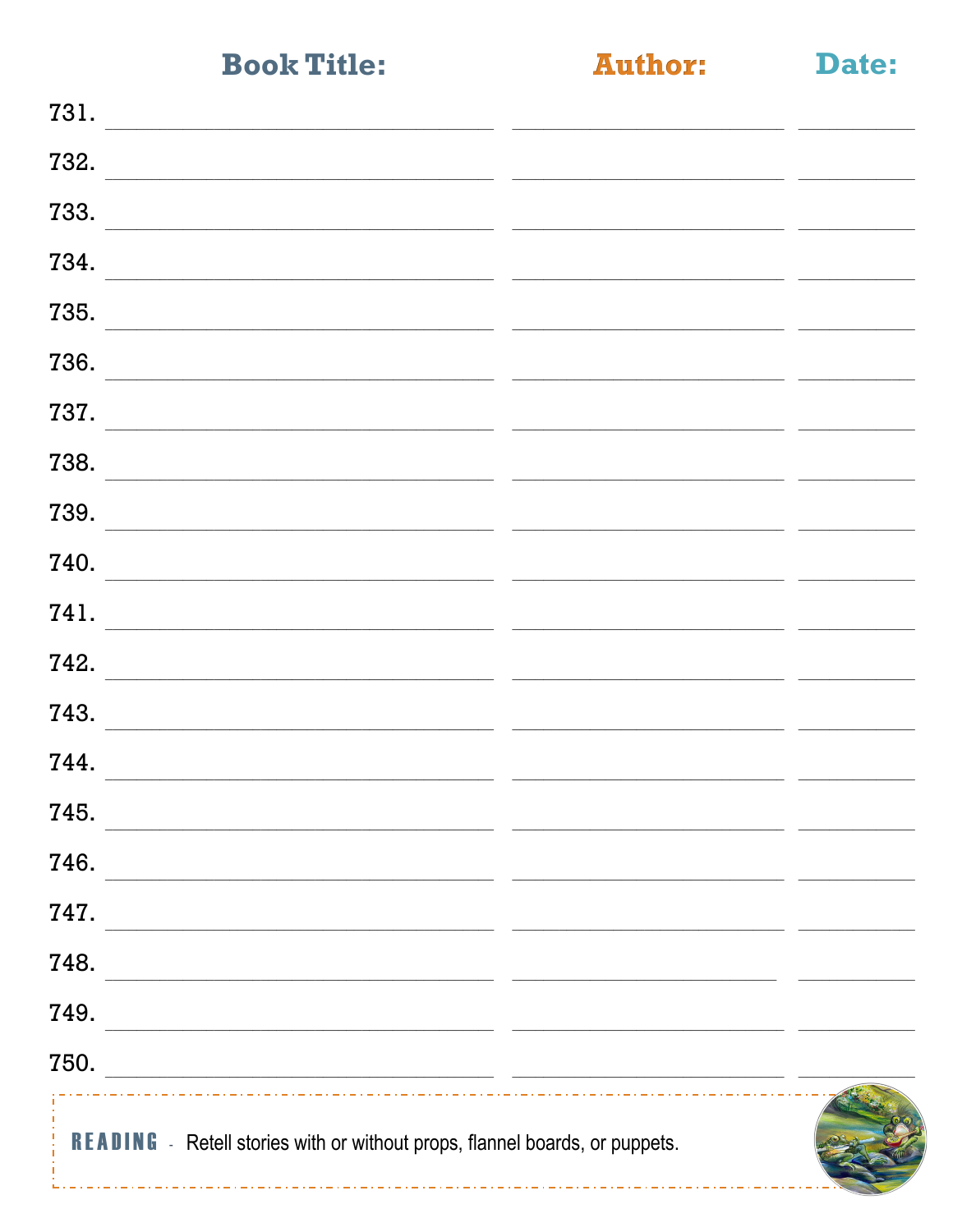**Author:** 

Date:

| 751.                                                                                                                          |  |  |  |
|-------------------------------------------------------------------------------------------------------------------------------|--|--|--|
| 752.                                                                                                                          |  |  |  |
| 753.                                                                                                                          |  |  |  |
| 754.                                                                                                                          |  |  |  |
| 755.                                                                                                                          |  |  |  |
| 756.                                                                                                                          |  |  |  |
| 757.                                                                                                                          |  |  |  |
| 758.                                                                                                                          |  |  |  |
| 759.                                                                                                                          |  |  |  |
| 760.                                                                                                                          |  |  |  |
| 761.                                                                                                                          |  |  |  |
| 762.                                                                                                                          |  |  |  |
| 763.                                                                                                                          |  |  |  |
| 764.                                                                                                                          |  |  |  |
| 765.                                                                                                                          |  |  |  |
| 766.<br>the control of the control of the control of the control of the control of the control of                             |  |  |  |
| 767.<br><u> 1989 - Johann Barbara, martin amerikan basar dan berasal dalam berasal dalam basar dalam basar dalam basar da</u> |  |  |  |
| 768.<br><u> 1989 - Johann Stoff, amerikansk politiker (d. 1989)</u>                                                           |  |  |  |
| 769.<br><u> 1989 - Johann John Stone, market fransk konge og det ble større og de større og de større og de større og de</u>  |  |  |  |
| 770.<br><u> 1989 - Johann Stone, mars and de la provincia de la provincia de la provincia de la provincia de la provincia</u> |  |  |  |
| <b>WRITING</b> - Have children draw or write down their days, starting at waking up and ending<br>with going to bed.          |  |  |  |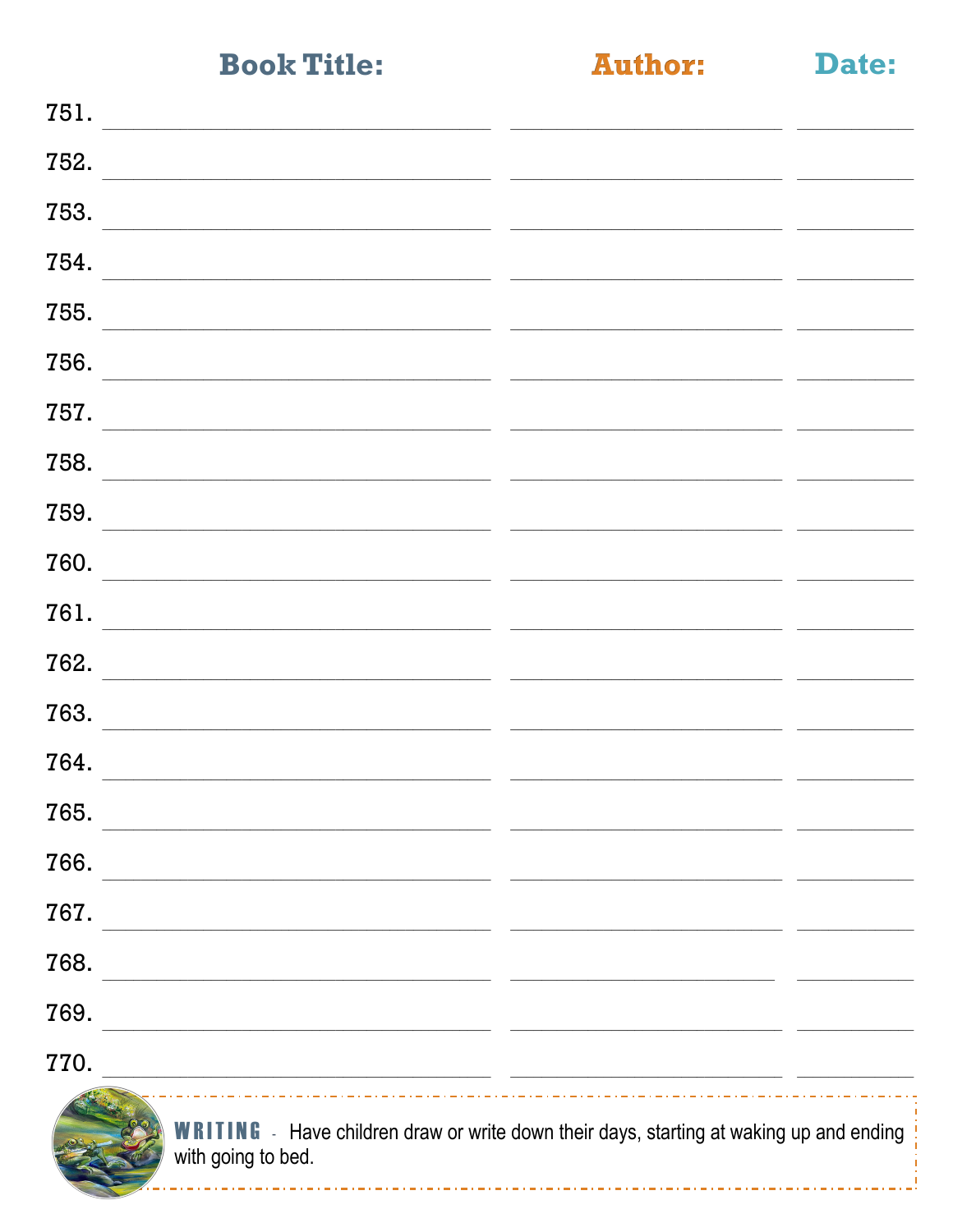**Author:** 

|  | the contract of the contract of | - 3<br>. . |  |
|--|---------------------------------|------------|--|

| 771.                                                                                                                                                                                                         |  |
|--------------------------------------------------------------------------------------------------------------------------------------------------------------------------------------------------------------|--|
| 772.                                                                                                                                                                                                         |  |
| 773.                                                                                                                                                                                                         |  |
| 774.                                                                                                                                                                                                         |  |
| 775.                                                                                                                                                                                                         |  |
| 776.                                                                                                                                                                                                         |  |
| 777.                                                                                                                                                                                                         |  |
| 778.                                                                                                                                                                                                         |  |
| 779.                                                                                                                                                                                                         |  |
| 780.                                                                                                                                                                                                         |  |
| 781.                                                                                                                                                                                                         |  |
| 782.                                                                                                                                                                                                         |  |
| 783.                                                                                                                                                                                                         |  |
| 784.                                                                                                                                                                                                         |  |
| 785.                                                                                                                                                                                                         |  |
| 786.                                                                                                                                                                                                         |  |
| 787.                                                                                                                                                                                                         |  |
| 788.<br><u> 1989 - Jan James James James James James James James James James James James James James James James James J</u>                                                                                 |  |
| 789.<br><u> 1989 - Johann Barbara, margaret eta idazlearia (h. 1989).</u>                                                                                                                                    |  |
| 790.<br><u> 1989 - Jan Samuel Barbara, poeta estable</u> establecente a la construcción de la construcción de la construcción                                                                                |  |
| <b>PLAYING</b> - Play is a good way to develop background knowledge through role-playing<br>situations such as going to a restaurant or the doctor's office or pretending to be at school<br>or the library. |  |

- - - - - - - - - - - -